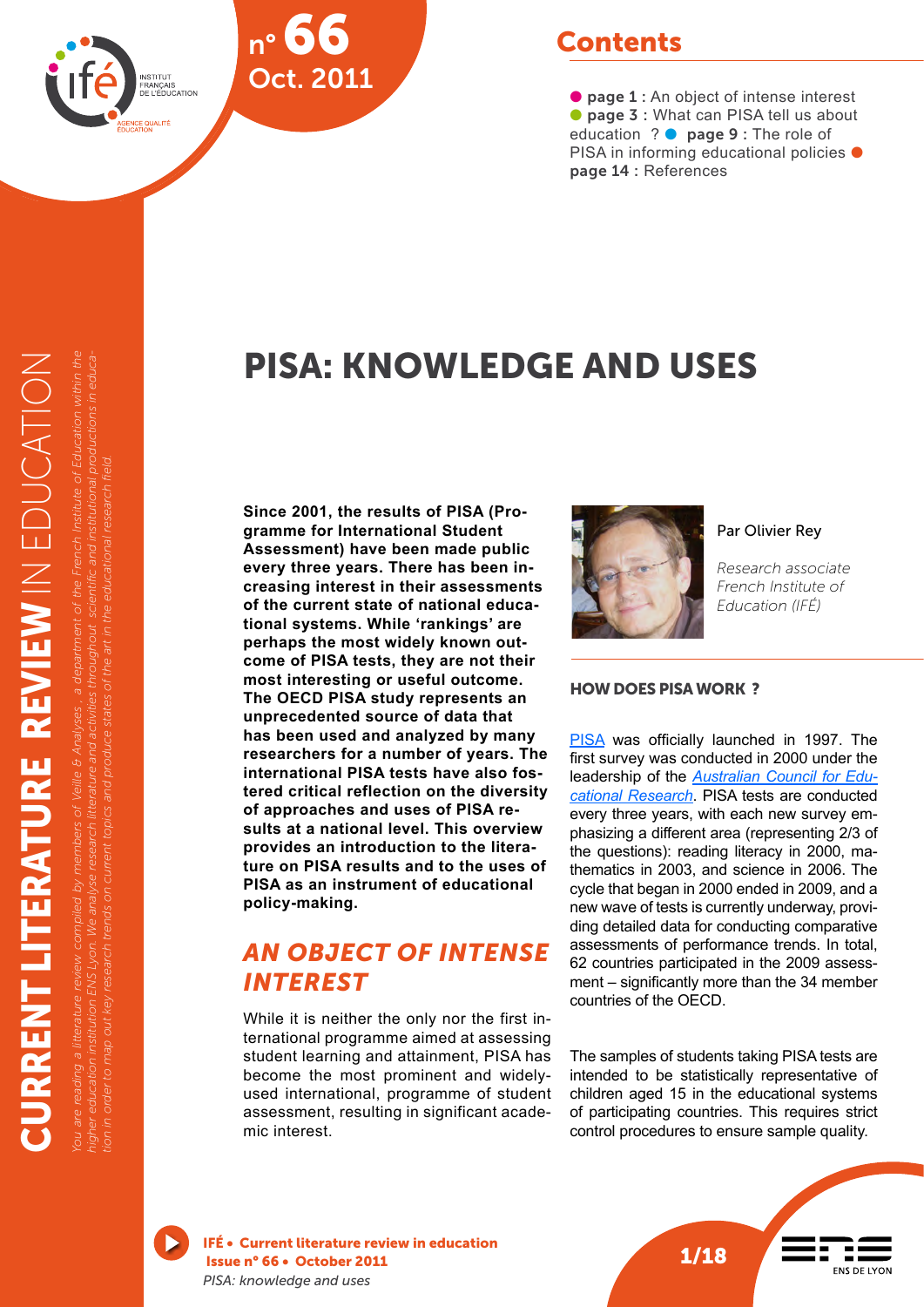In total, the assessment items represent approximately seven hours of work on questionnaires. Participating students are not required to answer all of the questions covered in PISA tests. Every student participates for two hours, responding to 50 items. The allocated time is deliberately limited to ensure that students answer questions quickly. The process is based [on item response theory](http://www.irdp.ch/edumetrie/Tri/methode.htm), a method used to conduct assessments by generalizing the predictive value of the results without requiring students to answer all questions. The items are grouped in categories based on 'real-world' situations. Only half of the items are in the form of multiple choice questions. The remaining questions require students to elaborate an answer. An example of a PISA test is [available online](http://pisa-sq.acer.edu.au/).

Students are also required to complete a context questionnaire about themselves and their family background. This part of the assessment lasts 20 to 30 minutes. Headteachers are required to complete a similar questionnaire about their school.

### The originality of PISA compared to other international assessments

The first assessments aimed at providing international comparative data were conducted in the late 1950s. From the 1960s up until the late 1980s, the major body responsible for promoting international assessments was the IEA (International Association for the Evaluation of Educational Achievement) (Bottani and Vrignaud, 2005).  $\bullet$ 

PISA differs in several respects from IEA assessments:

- − PISA benefits from the involvement of key political decision-makers via the OECD, ensuring significantly greater resources and a wider dissemination of the results ;
- PISA was defined from the outset as a programme aimed at informing public

policy, which implies that assessments need to be conducted on a regular basis to enable governments to use the data in developing and implementing new policies. The triennial PISA test (perhaps more frequent than is 'scientifically' necessary) ensures an unprecedented visibility and presence of PISA results in the public policy agenda ;

- PISA tests cover three main areas in each survey (literacy, mathematics, science), focusing on one main area and two subsidiary areas, thus ensuring continuity in the provision of comparative data and a continued involvement of participating countries ;
- − PISA defines common references and frameworks for comparing countries with radically different educational traditions by surveying students based on age (15) rather than their situation at a particular educational level, and on general competencies as opposed to subject-specific knowledge and skills.

*From the outset, PISA has operated independently of national curricula by assessing the basic competencies required of all students at an age roughly corresponding to the end of compulsory education in the majority of developed countries.*

This brief overview has served to clarify the differences between PISA and other international assessment programmes aimed at defining key competences at the level of the OECD and the European Union, as well as its impact on national policies and initiatives, such as the tronc commun (common core of skills and knowledge) in French education. The increasing interconnectedness of national and international

The IEA (particularly known for its TIMMS surveys in mathematics and science and its PIRLS surveys in reading and writing) currently has 70 members – i.e. research bodies representing educational systems, whether governmental or nongovernmental.

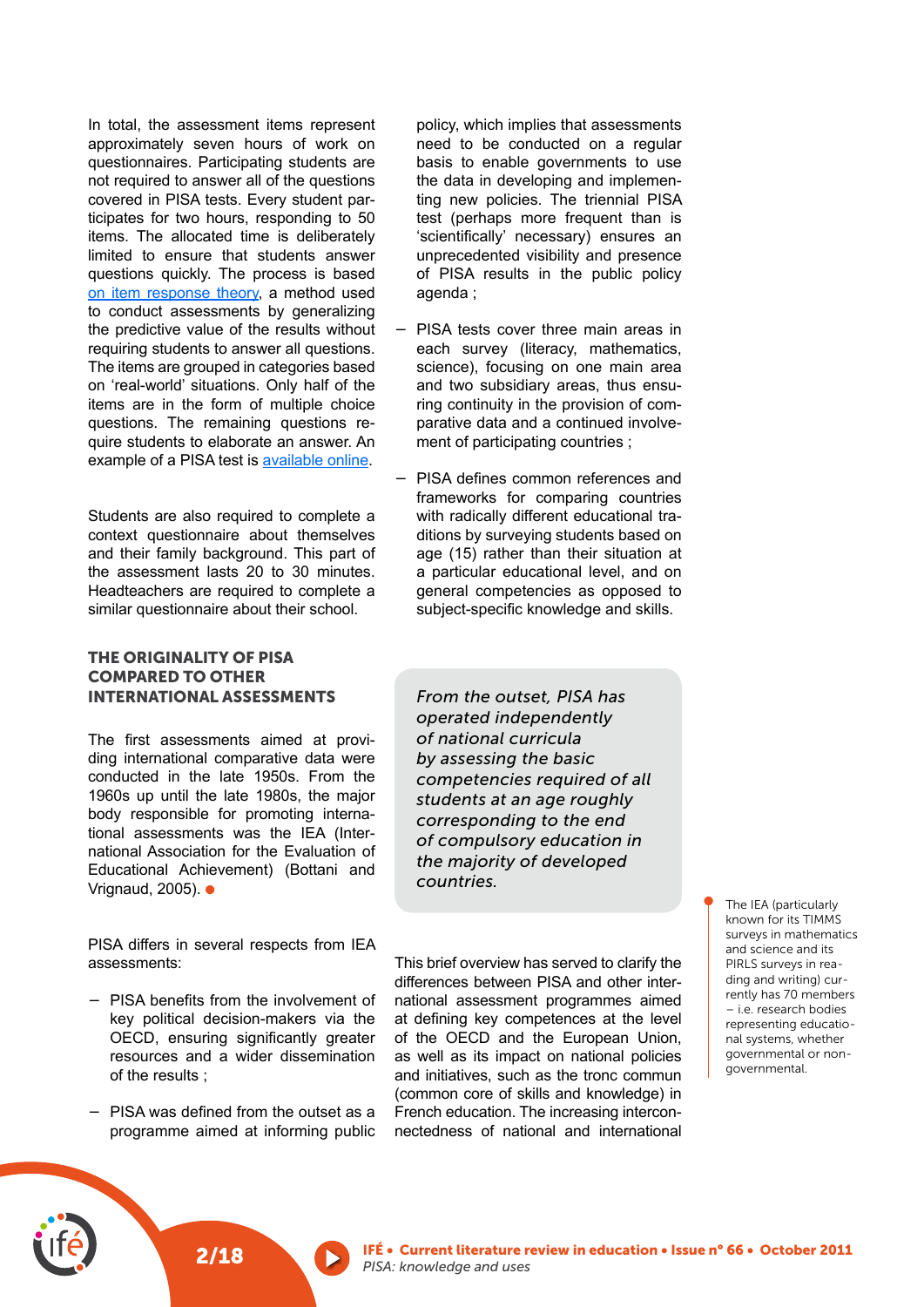Based on average gross performance between 2003 and 2009, the stagnation or decline of France is less pronounced, with France often ranking just below the OECD average. It is more pronounced if the results of French pupils are compared to the progress made by students in other countries, such as Germany, Italy and Portugal.

<span id="page-2-0"></span>l

assessment programmes has been promoted by the Haut Comité de l'Éducation (2011), which recommends that assessment indicators should be compatible with international assessments conducted by the OECD and the IEA.

# *What can PISA tell us about education ?*

Until the end of the last century, very few studies had been conducted on international assessments of student learning and attainment in educational research in France (Bottani and Vrignaud, 2005). In the first two PISA studies, research on the subject in France was largely confined to debates among experts. While the public debate surrounding international student assessments began to develop in 2005-2006, it was only in 2010 that it began to have a significant impact on research. With a few exceptions, very little was made before 2010 of the data produced by PISA, with research remaining largely confined to the small number of research centers specializing in quantitative techniques (Mons and Pons, 2009).

#### The interest of the French educational system in PISA **RESULTS**

The first (and most common) use of PISA results in French educational research has involved examining the relative position of France in international rankings and assessing ranking trends between the different waves of surveys. Analysis of the results shows that the average reading literacy score of French students declined between 2000 and 2009. Among the participating countries of the OECD, France was ranked 10th out of a total of 27 in 2000 and 17th out of 33 in 2009. The average score in mathematics also declined (-14 points between 2003 and 2009), while the average score in science remained stable between 2006 and 2009.  $\bullet$ 

The distinguishing feature of France is the significant proportion of students at level 2 (defined as the threshold beneath which basic skills have not been acquired), which has tended to increase. In the most recent test (conducted in 2009), 20% of French students were ranked at level 2 (compared to 15% in 2000), indicating a 30% increase in the number of students experiencing difficulties linked to educational failure. In reading literacy, the number of French students ranked below level 2 increased by 30% between 2000 and 2009, compared to an average decrease of 6% in the 26 participating countries of the OECD. Between 2000 and 2009, the proportion of French students below level 1 (the weakest students) almost doubled (increasing from 4.2% to 7.9%). A similar trend was observed in mathematics between 2003 and 2009 (from 5.6% to 9.5%).

*The intense practice of repetition is a key factor of the French paradox. If the results of students who have repeated a year were not included, France would easily rank among the leading countries involved in PISA studies. However, considering only the results of students who have repeated a year, the performance levels of French students in PISA tests are similar to the poorest member states of the OECD* (Forestier, 2007).

In France, the problem is not the overall level of education so much as the fact that most of the difficulties are at the bottom of the educational pyramid.  $\bullet$  Social inequalities are significantly more pronounced in France than in other developed countries.



Which, according to Berthelot and Establet (2009), suggests that PISA tests confirm the significant 'wastage of human resources' in French education, which tends to train elites in small numbers at a very high cost, but is also required to devote significant resources to a largely ineffective and unfair compulsory education system.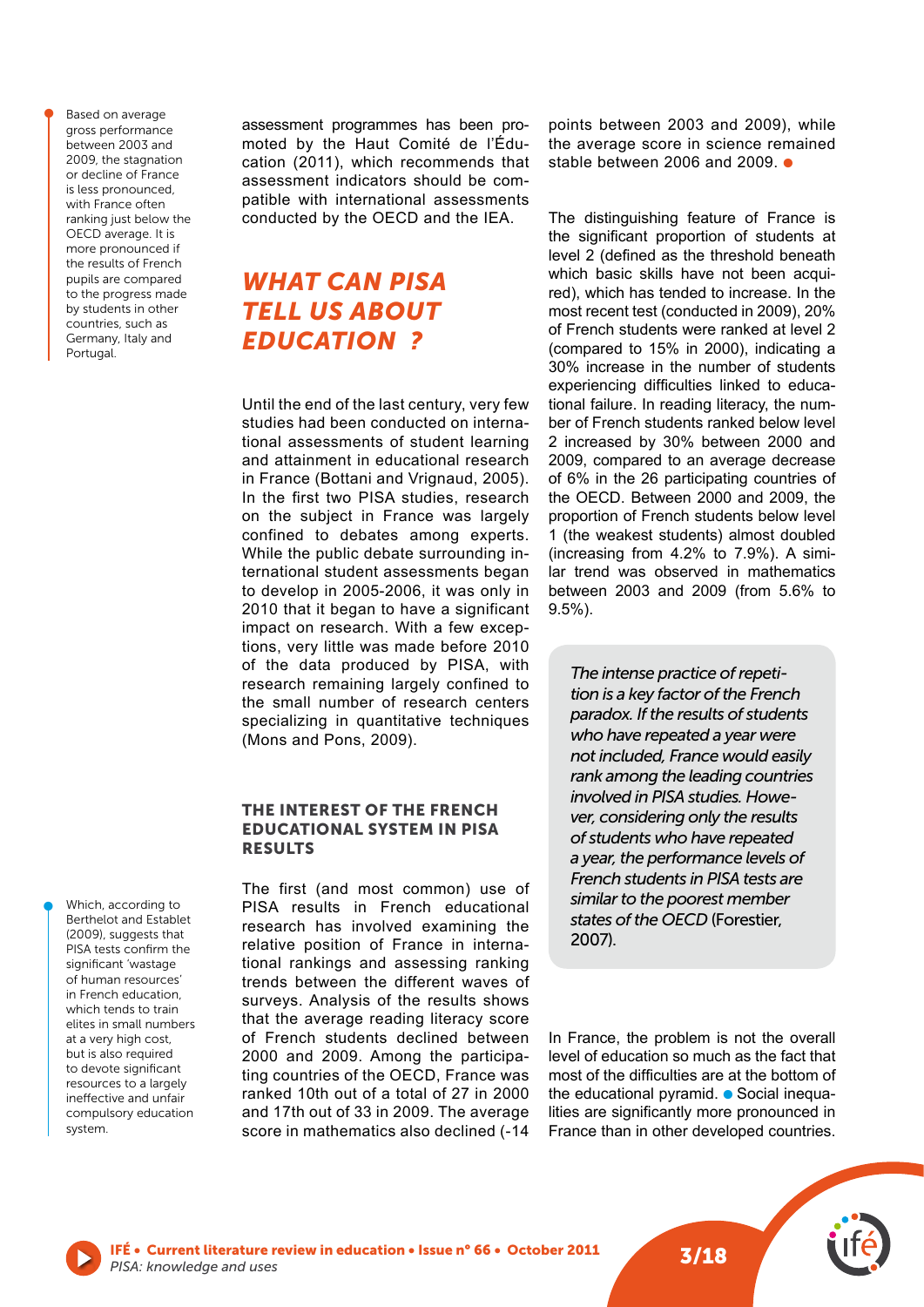A detailed analysis of the results shows that the French educational system is the very opposite of what it claims to be since it is defined more by social cooptation and curriculum segregation than by the democratic objectives of the 'collège unique' model, as argued by Felouzis (2009).

Since France is among those countries where cultural 'possessions' are the most discriminant factors in terms of performance levels, it is important to focus on reducing the effect of these 'possessions' on reading literacy scores. In addition, research has shown that working time at home is only associated with social inequalities in educational attainment in France, Spain, the United Kingdom, Italy, Belgium, and above all Greece. The implication is that a policy aimed at increasing working time at home would result in a decrease of inequalities in reading literacy (Meuret and Morlaix, 2006).

In terms of the perceived vocational relevance of education among students aged 15, France fares relatively well compared to other countries of the OECD, but fares particularly badly in all of the items used to measure 'wellbeing' at school. The typical climate in French schools appears to involve a combination of poor school integration and good integration among peers, i.e. other classmates (Duru-Bellat, Mons and Bydanova, 2008).

#### French students obtain better results in finding and retrieving information than in independent writing tasks

The assessments conducted over the last thirty years have consistently shown that French students struggle to make the transition from tasks involving information retrieval in a narrative text to more independent tasks that require interpretation and above all written analysis or commentary in response to open questions. French students are generally more competent at retrieving information in a text or at reproducing knowledge than at using their knowledge and critical skills to deal

with situations outside the educational context (Grenet, 2008).

At the end of *collège (*middle school or lower secondary education), French students are less likely than students in other countries to be capable of answering constructed response questions. By contrast, French students perform better in multiple choice questions  $\bullet$ . The significant proportion of students who fail to answer questions may suggest that French students experience the greatest difficulties in writing rather than reading. In other countries of the OECD, students with similar scores (even weak students) answered the questions given to them. The fact that French students appear to be reluctant to give wrong answers (unlike students in other countries) is almost certainly indicative of their fear of being stigmatized for making mistakes. French students encountered particular difficulties when the expected answer required a writing task involving meta-cognitive processes. Studies have shown that French students have a tendency to link any question to educational routines and prefer not to answer a question if they have doubts about the kind of answer to be given (Rémond, 2006). These findings are indicative of a key feature of the French educational system, which tends to emphasize the mistakes made by students, sanctioning them accordingly (Emin, 2008).

These findings can be compared with the results of the PIRLS assessments conducted by the IEA in an equivalent area among CM1 students (penultimate year of primary education). The results show that French students fared well in questions that involved finding and retrieving information or making simple inferences, but that they were more likely to struggle with questions that involved interpretation or producing written work that required critical reflection. Rémond (2007) concluded that the range of tasks performed at school is possibly too narrow and that typical tasks merely require an immediate and superficial understanding of texts.

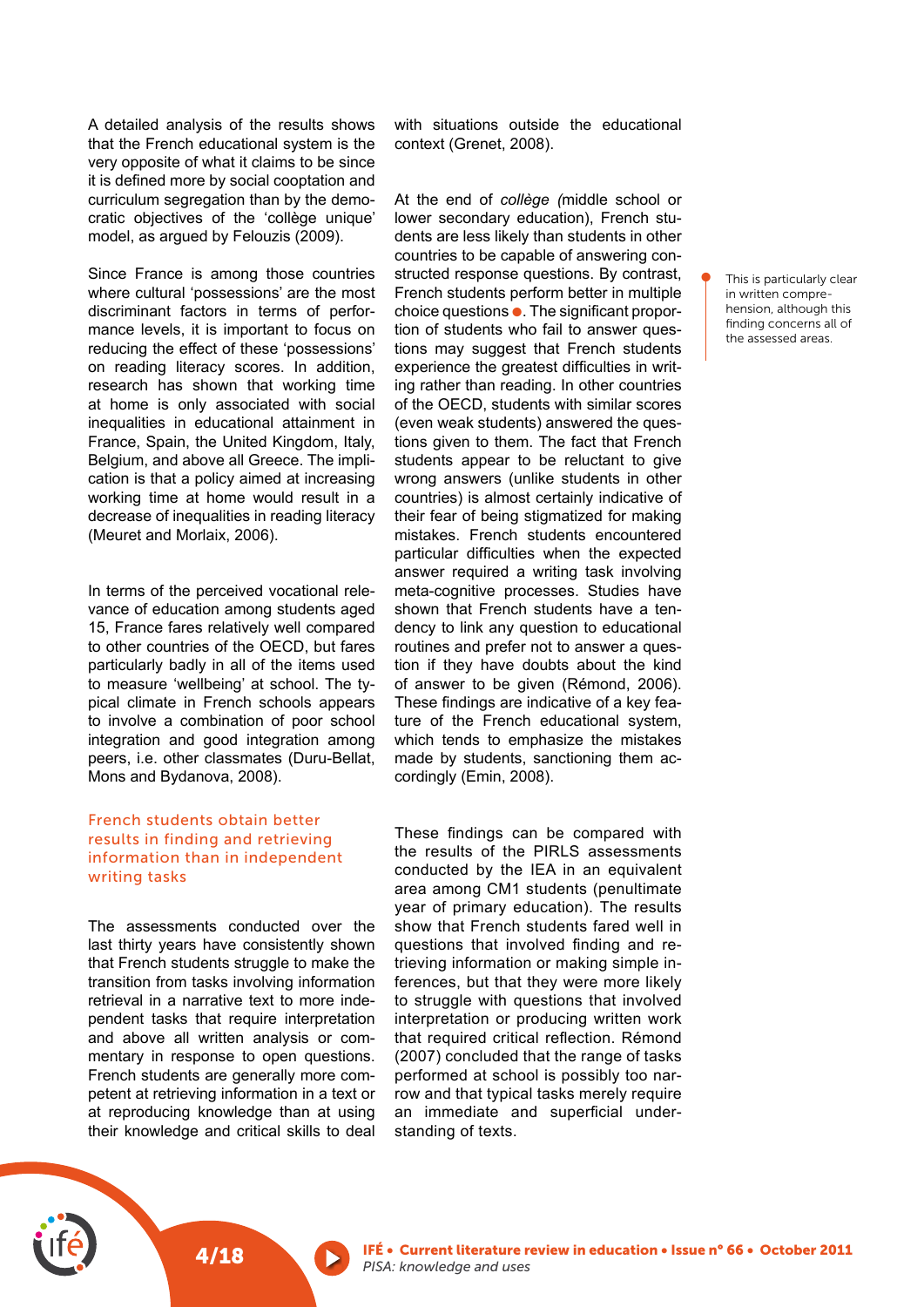In some cases, some subjects are closer to geography than to science.

l

l

Set of academic skills, but also personal experience, values, opinions and prejudices, habits and common modes of interpretation of academic situations and *'skills and cognitive positions linked to literacy learning'.*

Results of tests that assess more than 'simple' reading and writing skills

In a secondary analysis of the results of PISA 2000, several members of the ESCOL research center (University of Paris 8, France) proposed a new statistical treatment of the answers given by 800 students based on different theoretical hypotheses.

The authors suggest that the items used in PISA 2000 to assess literacy referred not to a single skills sets (i.e. the ability to perform tasks in realworld situations) but to a range of different skill sets  $\bullet$ . The study found that the alleged stability and homogeneity of skills assessed in PISA tests only applied to the highest-ability students, i.e. those students who are easily able to use and combine the different skill sets measured by PISA tests. In other words, a range of contextual factors (mode of work, spheres of reference used, etc.) may be said to have a significant impact on student performance, to the point that students may respond differently for reasons that have little to do with the simple reading literacy skills that are assumed to be the focus of the test.

These findings complicate the task of predicting the success or failure of students in international surveys, but also of reflecting on possible remedial actions at an institutional, curriculum or pedagogical level (Bautier, Crinon, Rayou and Rochex, 2006).

#### The difficult transition from academic knowledge to reusable knowledge

French students are generally unfamiliar with PISA questions relating to real-world situations, the environment, and energy technologies (among other questions). In the situations used in PISA tests, the two major experimental sciences taught in the French educational system (physics and chemistry and life and earth sciences) are considered together, despite being taught separately in France  $\bullet$ .

The areas examined in PISA tests are not always covered by the French science curriculum or may involve broader perspectives such as the ability to identify a scientific problem as opposed to a social problem or the ability to identify the 'scientific' object of a question covering a range of (scientific and nonscientific) issues<sup>9</sup>.

*French students are not familiar with PISA questions relating to real-world situations, the environment, and energy technologies.*

While some students are spontaneously able to make connections between different areas, other students are unable to make the relevant links. The implication is that greater attention needs to be paid in science teaching to the development of knowledge 'about science' in all activities to ensure a better understanding of learning objectives (Tiberghien, 2009). The use of experiments to test a scientific hypothesis and the conclusions that can be drawn from the results of experiments tend to be well assimilated by French students. However, only 26.2% of French students (compared to 22.3% of students on average in OECD countries) are able to undertake the first stage of a scientific task – i.e. the search for experimental hypotheses or factors that may influence an experiment (Coppens, Bourny, and Cavayé, 2007).

Some PISA items are designed to assess students' ability to use numbers in real-world situations rather than acquiring formal mathematical knowle-

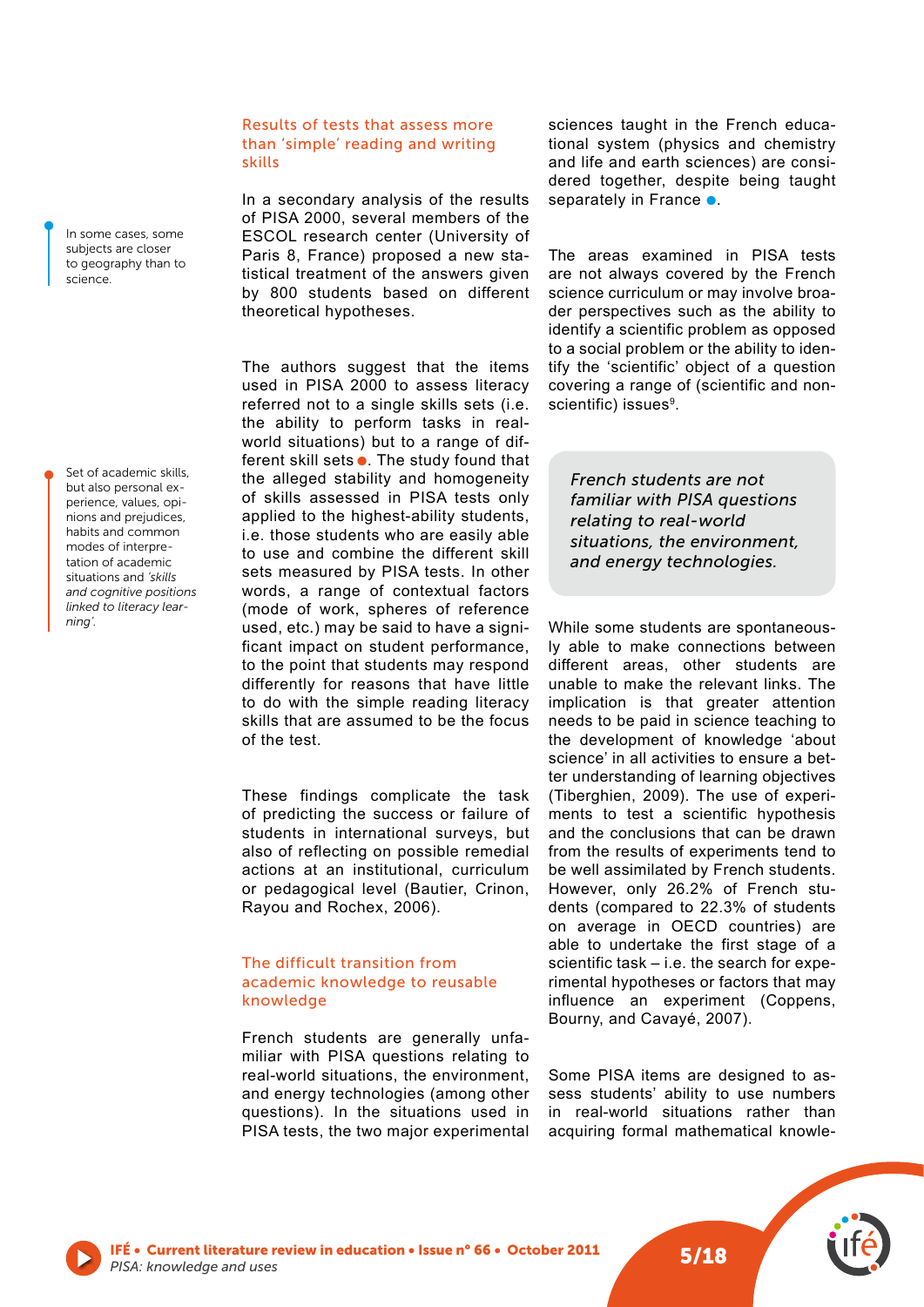dge, which explains some of the poorer results of the French sample. Students in France are more accustomed to learning mathematical concepts than to engaging in learning activities that involve 'real-world' language. Some studies have shown that textual comprehension (which is not a purely mathematical process) is the main difficulty encountered by students, rather than the 'mathematical' problem itself (Bodin, 2006).

In short, French students perform significantly better in items that reflect the educational context or that involve areas covered by the curriculum: geometry, graph readings, and the definition and application of formulae. By contrast, students in France often struggle to see links between variables and achieve poor results in tasks that involve integers and decimal numbers. Similar results have been found in comparative analyses of British and French educational practices in this area (Doyle, 2008).

#### A new vision of educational systems in the light of PISA

Since the early 2000s, there has been a renewed international interest in studies that use the results of external assessments to conduct international comparisons and to infer new tools for the analysis of educational practices. The immense and entirely unprecedented database provided by PISA is not unrelated to this development. Educational researchers sometimes use PISA data directly or reanalyze and complete them (including by using contextual data) through secondary analyses. This explains why a number of researchers have called for the development of such analyses in every country and for the public authorities to support access to data and to fund research in this area.

Olsen and Svein (2006) reviewed the different types of secondary analyses based on a comparison of mathematics education in France and Finland. Their work resulted in a conference held in Paris in 2005, where it was found that although PISA assessments only involve a small part of the mathematics curriculum covered by the French *Brevet (15%), they involve a wider range of high-level cognitive processes.*

#### Differentiation and the common core of skills and knowledge

As noted by Mons (2008), the databases generated by large-scale international assessments provide a basis for developing typologies of educational systems by highlighting long-term variations in results according to the effects of public policies. In terms of the assessment of educational policies, the databases provided by international assessments can be used as a basis for statistical analyses involving (on the one hand) the performance indicators of educational systems and (on the other) institutional frameworks, a product of political decisions.

In response to the problem of diversity, France is among those countries to have adopted a model of uniform integration. The French model involves a common core of skills and knowledge, with an initial selection process at the beginning of the second cycle of secondary education, high repetition rates, the use of ability grouping in some schools as early as the first cycle of secondary education, individualized teaching in the form of remedial actions, and a significant number of students leaving school with no qualifications.

This model is mainly found in developed Latin European countries (France, Spain, Portugal, etc.), where repetition, ability grouping and educational failure operate as adjustment variables. The model is rooted to a greater extent in a symbolic ideal (equality for all) than in a pragmatic vision, largely because of the

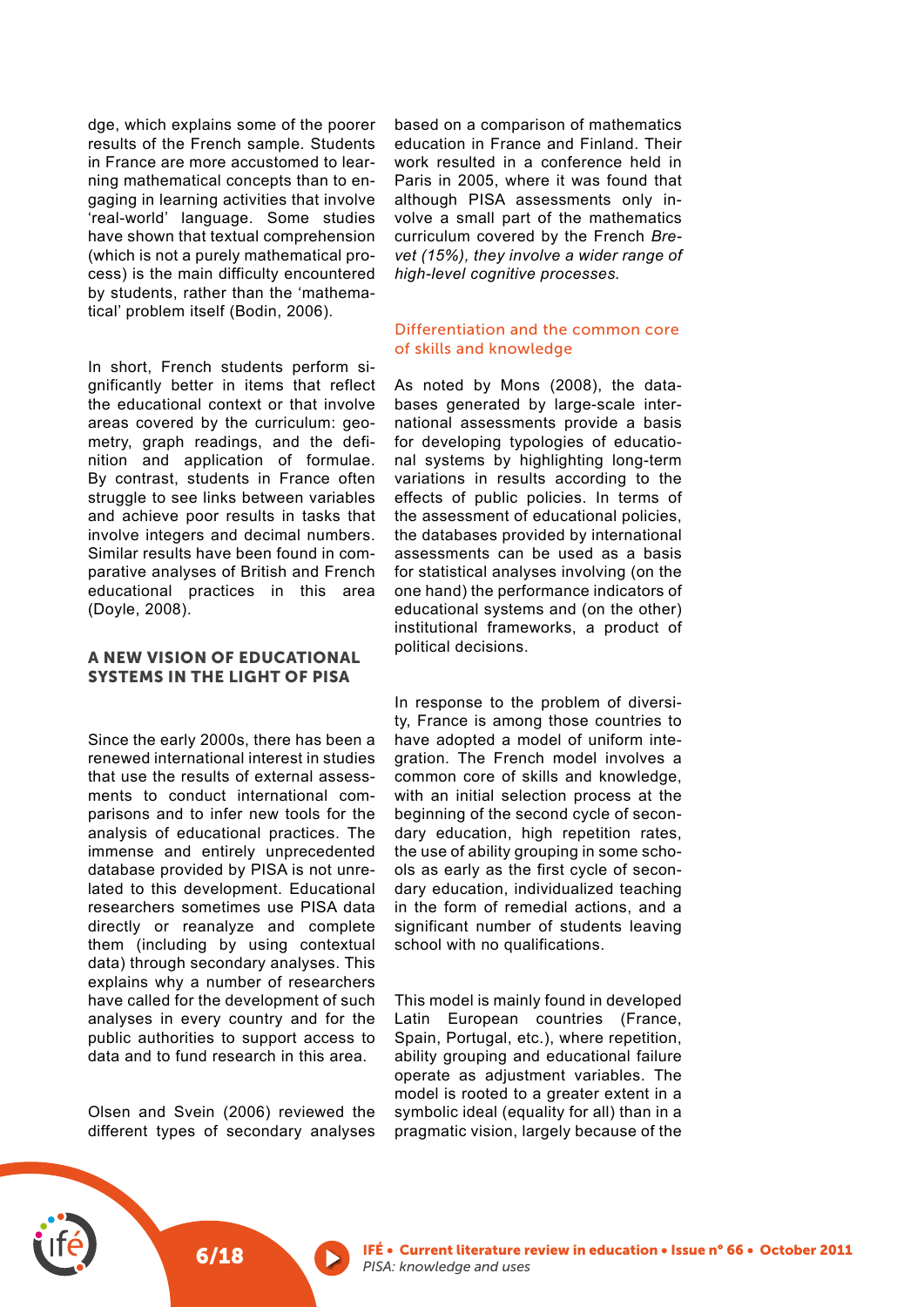absence of sustained critical reflection on the required resources and of a proactive policy aimed at achieving the stated objectives (Mons, 2008).

Various secondary analyses of the PISA 2000, PISA 2003 and PISA 2006 databases suggest similar findings that may be of interest to educational poli $cy$ -makers  $\bullet$ .

Countries forming geographical, historical or cultural units tend to have similar levels of educational inequality, as noted by Green (2008) based on an analysis of PISA 2006. Englishspeaking countries and Continental Europe (Germany, Belgium) have high levels of educational inequality, while Northern and Latin European countries and South-East Asian countries tend to be characterized by low levels of inequality. In a qualitative comparative study aimed at identifying the factors accounting for regional differences, Green (2008) argued that the group of countries with the lowest levels of educational inequality is characterized by a relatively uniform system and by a limited use of ability grouping at lower secondary level.

Regression analyses based on PISA 2006 data suggest that educational systems based to a greater extent on educational market models tend to promote educational and social segregation, while educational systems based on comprehensive models and public regulation tend to reduce segregation, as shown by Alegre and Ferrer (2010). Alegre and Ferrer  $(2010)^{11}$  identified detailed variables providing evidence of the significant impact of the age of first selection in education as a segregating factor and the significant impact of the freedom given to schools in determining their intake (which has been found to be more significant than the 'free choice' of parents).

*Regression analyses based on PISA 2006 data suggest that educational systems based to a greater extent on educational market models tend to promote educational and social segregation, while educational systems based on comprehensive models and public regulation tend to reduce segregation, as shown by Alegre and Ferrer (2010).*

#### A national or regional tool for the analysis of educational systems: some European examples

It is beyond the scope of this study to provide a comprehensive review of all German studies that have used and examined PISA results in the wake of the shock caused by the first PISA results (see below). Suffice it to say that PISA has highlighted significant gaps in the educational policies of Länder and their results (Prenzel and Zimmer, 2006).

In the United Kingdom, research has tended to focus on the significant social disparities in education highlighted by PISA (beyond the good overall results obtained by British students ; see Doyle, 2008).

In an analysis of the declining performance of Dutch students since 2003, a team of Dutch researchers found a significant gap between the skills assessed by PISA and the objectives of the national curriculum, which (in the case of the Netherlands) are largely determined by the content of textbooks (Kuiper and Van Den Akker, 2011).

In Scandinavian countries, several studies have used PISA data to provide a more detailed analysis of a particular



As noted by Crahay and Monseur (2008), the greater the tendency of a country to group students together based on social and/or academic criteria : - the greater the like-

l

lihood of a disadvantaged student benefiting from attending a privileged school ; - the greater the deficit suffered by a disadvantaged student attending a disadvantaged school ;

- the greater the gap between low and highability students ; - the greater the gap between disadvantaged and privileged students ;

- the greater the correlation between social origin and performance :

- the lower the average performance in reading.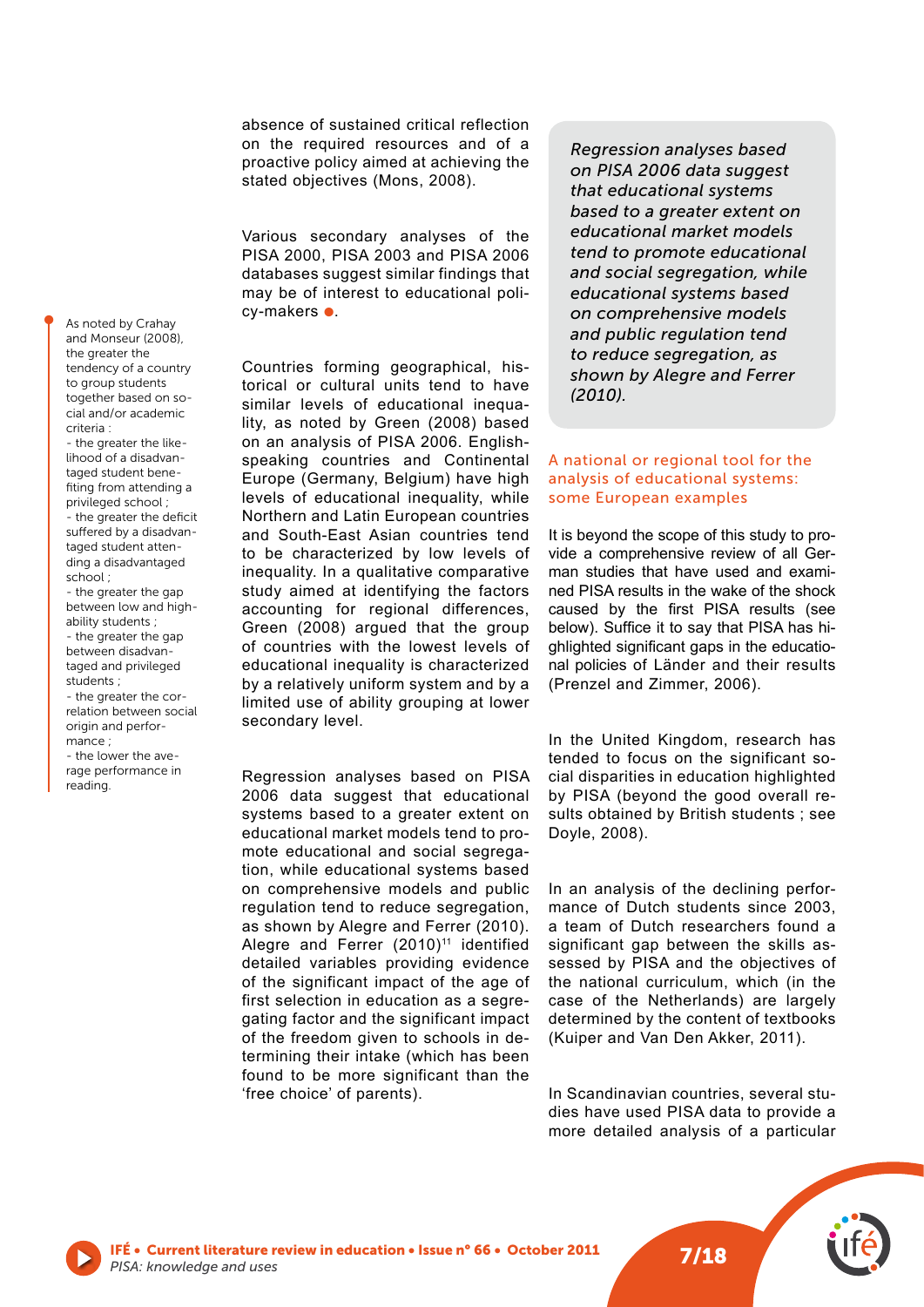aspect of educational systems from a regional comparative perspective.

Linnakylmä et al. (2004) compared the small proportion of Finnish and Swedish students who achieved poor results in the reading component of PISA tests to identify the key factors explaining poor performance in this area. The study identified a range of sociocultural factors that are difficult to tackle in schools (such as social origin and recent immigration) and other factors where educational measures can make a difference (such as fostering self-esteem among failing students). Another study (Leino et al., 2004) used the Finnish options of the PISA 2000 survey as a basis for conducting a secondary analysis of literacy data (every country was allowed to add optional questions specifically designed for its national sample). The study provided a more detailed picture of the practices commonly used in reading non-educational and internet material. Kjærnsli and Li (2004) examined the similarities and differences between Northern European countries in questions linked to scientific literacy skills in PISA tests  $\bullet$ . Hvistendahl and Roe (2004) compared success in literacy among students from Norwegian minorities based on the PISA 2000 results with the results obtained by minorities in Denmark, Sweden and Germany.

Based on an analysis of the PISA 2000 data for Northern European countries, Turmo (2004) found that the relation between PISA results and the cultural capital of parents is particularly significant in several countries in this area, suggesting the need to reinforce science teaching targeting students from culturally less privileged backgrounds and to develop a 'cultural' approach to science teaching aimed at identifying and reducing obstacles to the development of scientific knowledge and culture.

While the performance of Finnish students was found to be excellent based on the results of PISA 2003, the results relating to the level of engagement in education were less positive. To account for poor performance in this area, a Finnish study (Linnakyla and Malin, 2008) grouped students in six 'clusters' based on several variables: acceptance by peers, teacher-student relationships, perceptions of school values, and perceptions of the importance of school and education for their future.

#### To what extent can PISA be TRUSTED ?

Within the education research community, there is a broad consensus that the OECD programme has benefited from expertise and a methodological attention that requires a shift of critical emphasis away from debates relating to the rigor of the survey. However, this is not to exclude other debates or questions that may focus on the limits of this type of survey, from which commentators often infer more than is strictly warranted.

#### The effect of choosing 15 year-olds

In the PISA sample of French students, *collège students will necessarily have repeated a year, while lycée students will be 'on track'. If the selection and transition process occurred* before or after 15, the problem would not arise in the same terms. In this sense, the question that PISA tests help to answer is the current status and position of students aged 15 in different educational systems, providing indications about the impact on the skills acquired throughout education. However, PISA cannot be used to measure the significance of the impact of the composition of schools and classes on skills (Felouzis, 2009). The sample of French students included in PISA tests is not representative of a particular educational level, unlike other countries where students automatically move up to the next year, such as Finland, the United Kingdom and Sweden (Grenet, 2008).

The analysis of the groups was used to identify significant groups by country or according to the geographical, cultural or political context.

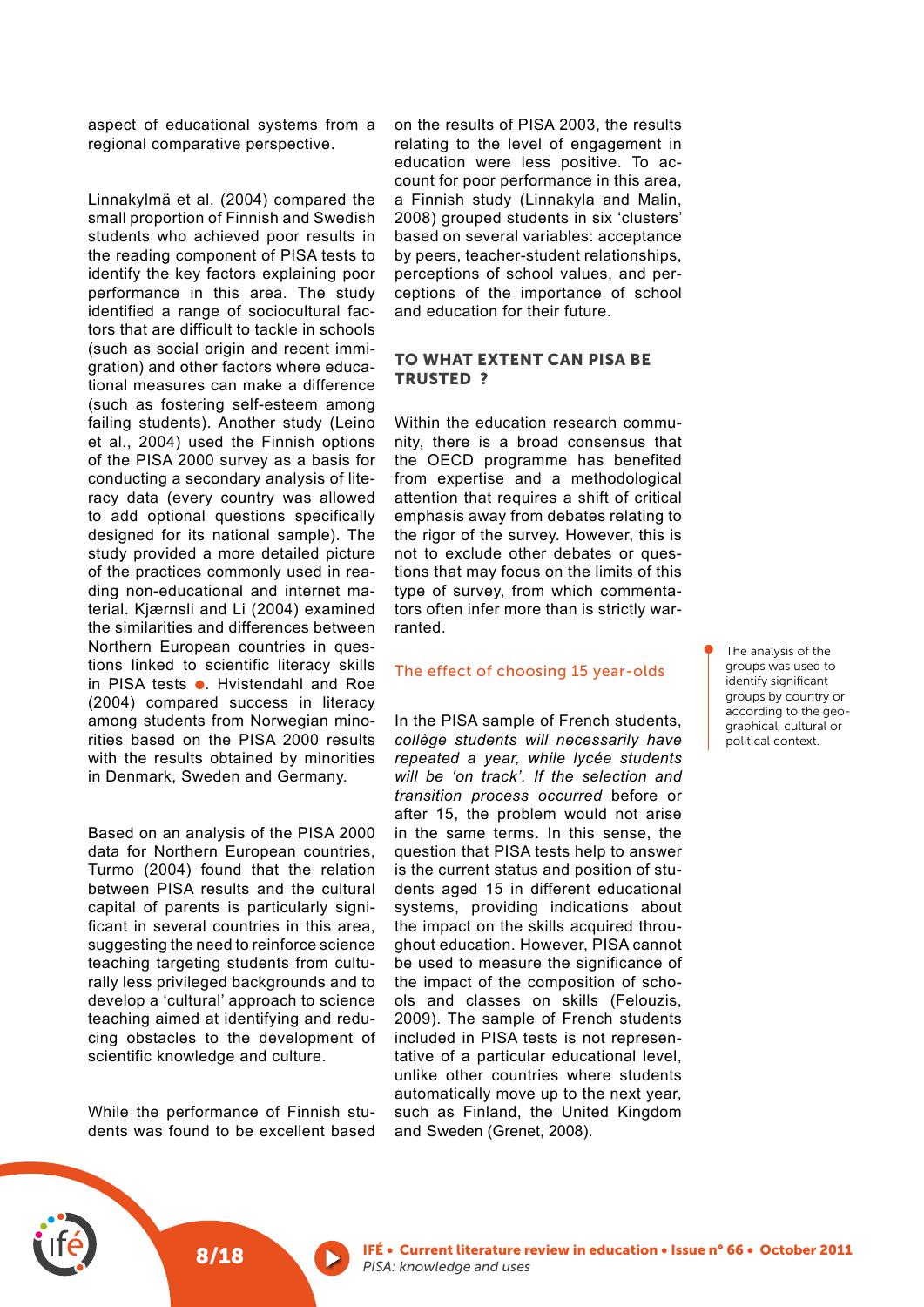<span id="page-8-0"></span>Some studies have found that this approach may penalize educational approaches that focus on building knowledge 'blocks' up to the end of secondary education (when students are 17 or 18) as opposed to the development of a 'common core of skills and knowledge' supposedly achieved at the end of compulsory education (Prais, 2003).

Other studies have complained that international assessments tend to focus on the results of students during or at the end of their education without considering the progress made since the beginning of education (Tymms, 2004). Some critics have called for longitudinal studies that take account of the level of skills and knowledge at the beginning of education.

#### Recurrent methodological questions raised by international assessments

While international comparisons may be relevant for providing a global assessment of the performance of educational systems, it is important to be wary of more detailed evaluations, as noted by William (2008). For instance, it is impossible to infer conclusions about the quality of education provided. International assessments such as PISA are largely insensitive to the effects of high-quality education, for three reasons:

- − Compared to the rate of success within an age class, the rate of progress of individuals remains invariably limited ;
- − The standardized methods used in international assessments tend to exclude items with a greater sensitivity to variations in education and national educational systems ;
- − The use of differentiating items in PISA (serving to identify and exclude items that cannot be compared across different languages) reduces the responsiveness of assessments to teaching and education.

International assessments are also invariably faced with the difficulty of using the same concepts and terms in several languages and cultures. Even if the translation of a given term is technically correct, the specific use or meaning of terms often varies from one country to another. It is important not to underestimate the issues raised by translations or the different meanings of instructions in different languages and cultural areas  $\bullet$ .

Vrignaud (2006) raised a more fundamental issue by suggesting that the psychometric emphasis  $\bullet$  of PISA tests may have become more important than the need for a theoretical elaboration of what literacy actually is. Vrignaud referred to the risk of considering the skills measured by PISA as having an autonomous and objective reality independently of specific cultural or social contexts despite the fact that they are closely dependent on a measurement model related to context-specific types of learning and particular cultural environments. Vrignaud concluded that PISA surveys should take better account of the theoretical definition (and not merely the psychometric definition) of skills by areas, as was the case in the OECD's DESECO project.

# *The role of PISA in informing educational policies*

### The 'PISA shock' in Germany

The best-known example of the vast movement of reform caused by PISA is Germany, where the results of PISA tests have led to a profound re-examination of the perception of the educational system and of wider social and cultural values. Other international comparative surveys had already underlined the poor performance of German students (especially in mathematics), but were only known to the elites. The novelty of PISA is that it became known to the general public and created



*construction and validation of measurement instruments such as questionnaires, tests, and personality assessments.»* (Wikipedia).

For example, in French, the term 'style' has a very literary connotation (in the sense of a writer's style), whereas for English speakers the term covers questions of illustration and

*« Psychometrics is the field of study concerned with the theory and technique of psychological measurement, which includes the measurement of knowledge, abilities, attitudes, personality traits, and educational measurement. The field is primarily concerned with the* 

typography.

l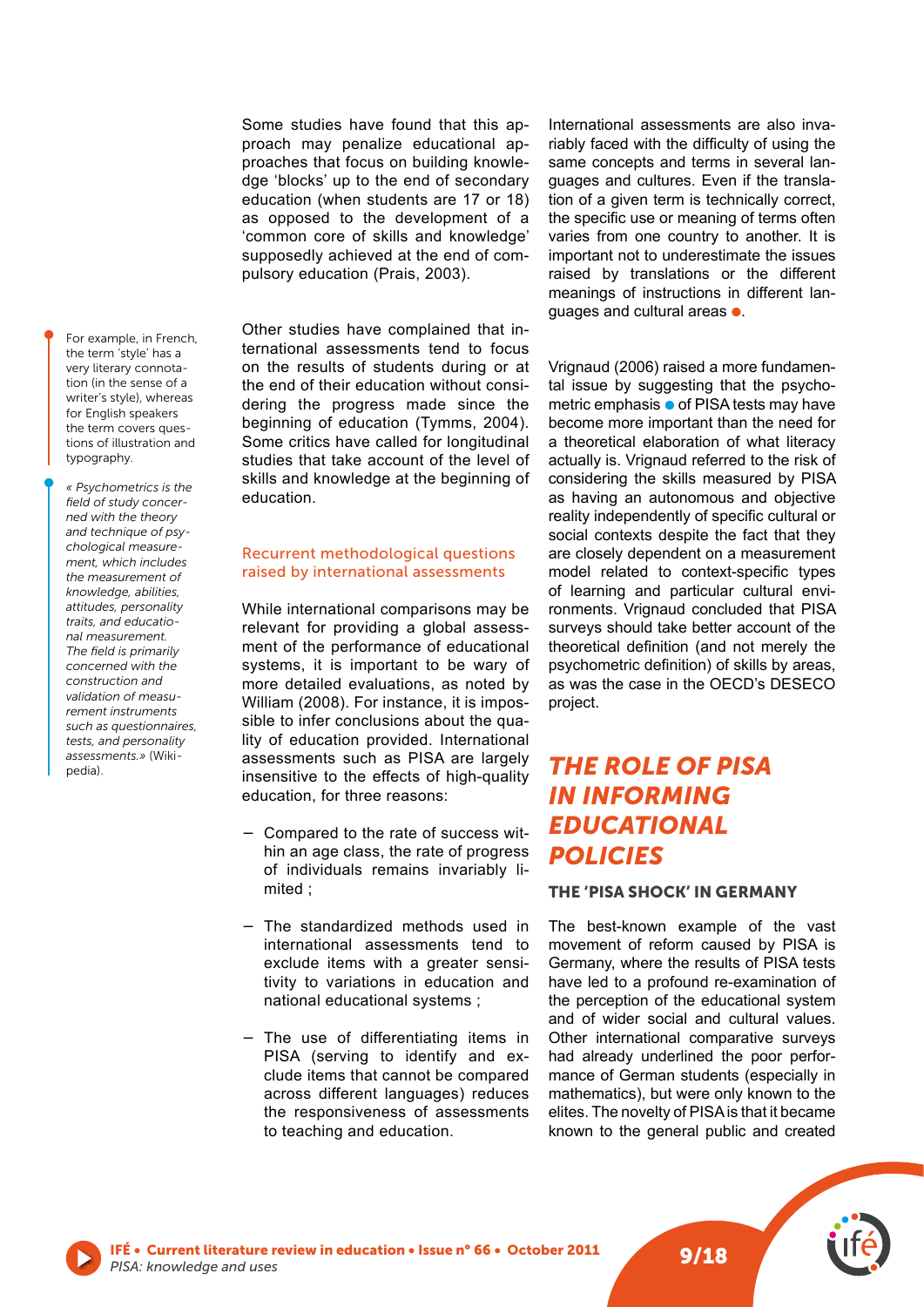new political expectations. While the field of educational policy was not a major political topic until the mid 1990s, the increasingly widespread belief that there is a close link between economic competitiveness and educational performance has been one of the major outcomes of the PISA shock. The issue was thus no longer a purely educational matter, but also extended to issues relating to national prosperity and the decline of the country, propelling the issue to the top of the country's political priorities (Martens and Niemann, 2010).

From the very outset, the results of PISA tests showed that Germany was among the countries where educational success is most closely correlated with the socioeconomic background of students •. In a country where local areas and regions have always jealously guarded their educational prerogatives, the PISA shock resulted in a unanimous agreement among all Länder to introduce national standards at the beginning of the 2004-2005 academic year. The agreement to establish common standards and to introduce a national structure to ensure compliance with the new standards would have been inconceivable without the impact of PISA (Ertl,  $2006$ ) $\bullet$ .

PISA has also had a significant impact on German educational discourse and research. Priority has been given to empirical research on the most effective educational practices, to such an extent that some researchers have suggested the idea of a comprehensive overhaul of the 'education' discipline in Germany (Bohl, 2004).

By contrast, while the ongoing reform agenda has focused on certain issues (such as national standards, quality assurance measures, and skill-based education), other key issues have been largely overlooked. For instance, there has been very little interest in the highly sensitive issue of student selection at the beginning of secondary education, despite the fact that many experts have attributed the poor results of German

students in PISA tests to the early selection policy, with students engaged in different courses and programmes from a very early age.

There is also evidence to suggest that similar diagnoses may not necessarily result in the same responses, at least at the level of public policy-making. Some studies have found that while the results of German and Czech students in PISA tests are in many respects very similar, the perception of PISA in the two countries differs significantly. In the Czech Republic, PISA has not resulted in any major changes, with the early selection policy introduced in the early 1990s still receiving widespread support among the elites, the media and parents. According to the Czech scholar Greger (2008), there has been no *'evidencebased research'* on this issue.

### Indifference to PISA in the **UNITED STATES**

PISA results have had very little impact in the United States, providing further evidence that there is no automatic link between the ranking of a country in PISA tests and its response to PISA. Several studies have noted that the United States had been aware of the weaknesses of its educational system for some time, which may account for the absence of any 'PISA shock' in the United States similar to the one experienced in Germany (Martens and Niemann, 2010)  $\bullet$ .

Since the late 1950s and the launch of Sputnik by the Soviet Union, scientific competitiveness has emerged as a major concern in the US, resulting in many reports calling for remedial actions to be taken in education (see for example *A Nation at Risk* in the early 1980s and *No Child Left* Behind in the early 2000s) and in a series of measures aimed at assessing and monitoring school results (accountability, standards, etc.). There is a broad consensus on the reasons for the poor

German students of immigrant origins are among those who encounter the greatest difficulties compared to students of immigrant origins in other OECD countries.

l

l

l

 $\bullet$ 

These reforms were largely inspired by the report commissioned from Klieme (2004), in which Klieme, a researcher at the German Institute for International Educational Research (DIPF), and his research team recommended the introduction of 'output standards'.

For a definition of evidence-based research, see our blog Eduveille.

Despite the fact that France was ranked 24th in mathematics (out of a total of 30 OECD countries), the PISA 2006 results were largely ignored in the French press.

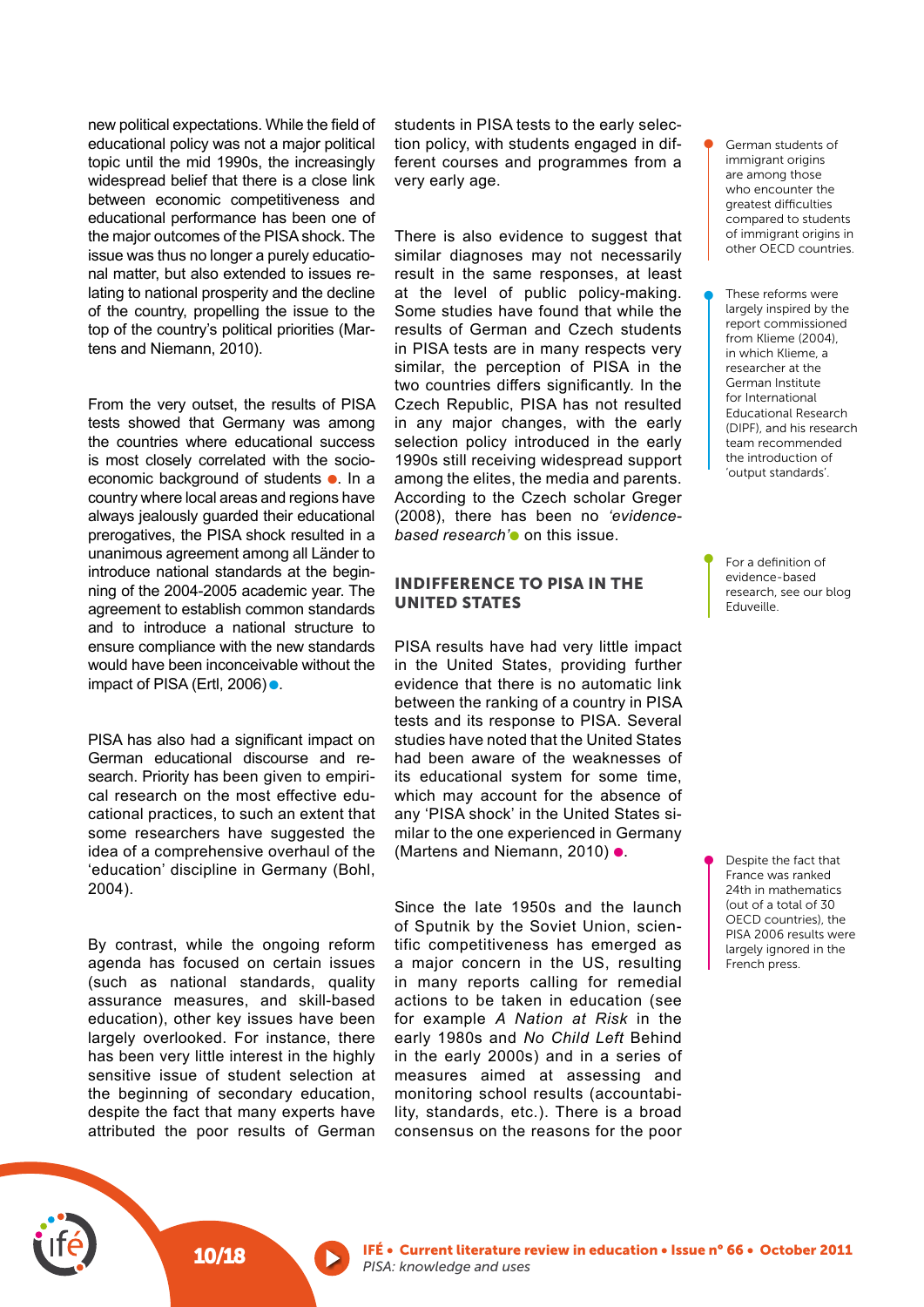performance of the American educational system, resulting in the introduction of a wide range of assessments aimed at comparing the performance of schools and states. This explains why PISA results have not been seen as a revelation in a country that has tended to focus on national assessments. Unlike its effect in Germany, the international assessment programme has not revealed a discrepancy between a 'perceived' image and a 'real' image  $\bullet$ .

### A wide range of responses in different countries

In addition, since American universities are highly attractive, drawing significant numbers of high-level doctoral students from all over the world, the training of elites is not a major issue in the United States.

l

Responses to PISA in other countries vary widely between the two extremes outlined above (Germany and the United States).

In Denmark, IEA and PISA tests have been extensively analyzed over the last twenty years and have resulted in the development of a culture of assessment (Egelund, 2008). Since 2007, approximately ten national assessments have been introduced on a variety of subjects and at different educational levels. The fact that PISA is based on skills for lifelong learning has been well-received since a significant degree of similarity has been found between the objectives of compulsory education and PISA items. In other words, PISA has tended to validate the local educational culture, which in turn has legitimized the diagnoses of the international assessment (and vice versa).

In Portugal, the constitutional government has used PISA as a basis for justifying a number of educational reforms, giving them an international credibility beyond national debates and controversies. Examples include the New Teacher Assessment Model, the Portuguese Language Education and Culture Programme and the National Reading Plan. PISA data have

been used to reinforce the arguments of the government and to increase its decision-making abilities by consolidating the knowledge derived from national assessment tools (Afonso, 2009).

Although the Netherlands has experienced a decline in ranking since 2003, the Dutch government stated in the autumn of 2010 that one of its political priorities was to be ranked among the 'top 5' countries involved in PISA tests by focusing on assessments, basic skills and knowledge, and the top 20% of students (Kuiper and van den Akker, 2011).

Although the excellent results achieved by its students have largely consolidated the Finnish educational system, different lessons have been drawn from the results of PISA tests. Teacher unions have argued that the good performance levels are the result of the expertise and quality of Finnish teachers, while government representatives have argued that the results are a consequence of reforms introduced in recent years, such as the development of a comprehensive system, university training for teachers, the greater autonomy granted to teachers, and educational decentralization. By contrast, while PISA reports show that the results are due to the homogeneity of students' results, with very few 'high-performing' students, ministerial reports have interpreted this as a problem and have called for the introduction of measures aimed specifically at precocious or highly gifted students (Rautalin and Alasuutari, 2009).

The PISA results of Hungarian students are not consistent with the international surveys previously conducted by the IEA. While the curriculum-based IEA surveys indicate high performance levels, PISA tests have produced disappointing results in the skills targeted by the OECD survey. It appeared that the ground was laid for a 'PISA



IFÉ • Current literature review in education • Issue n° 66 • October 2011 *PISA: knowledge and uses*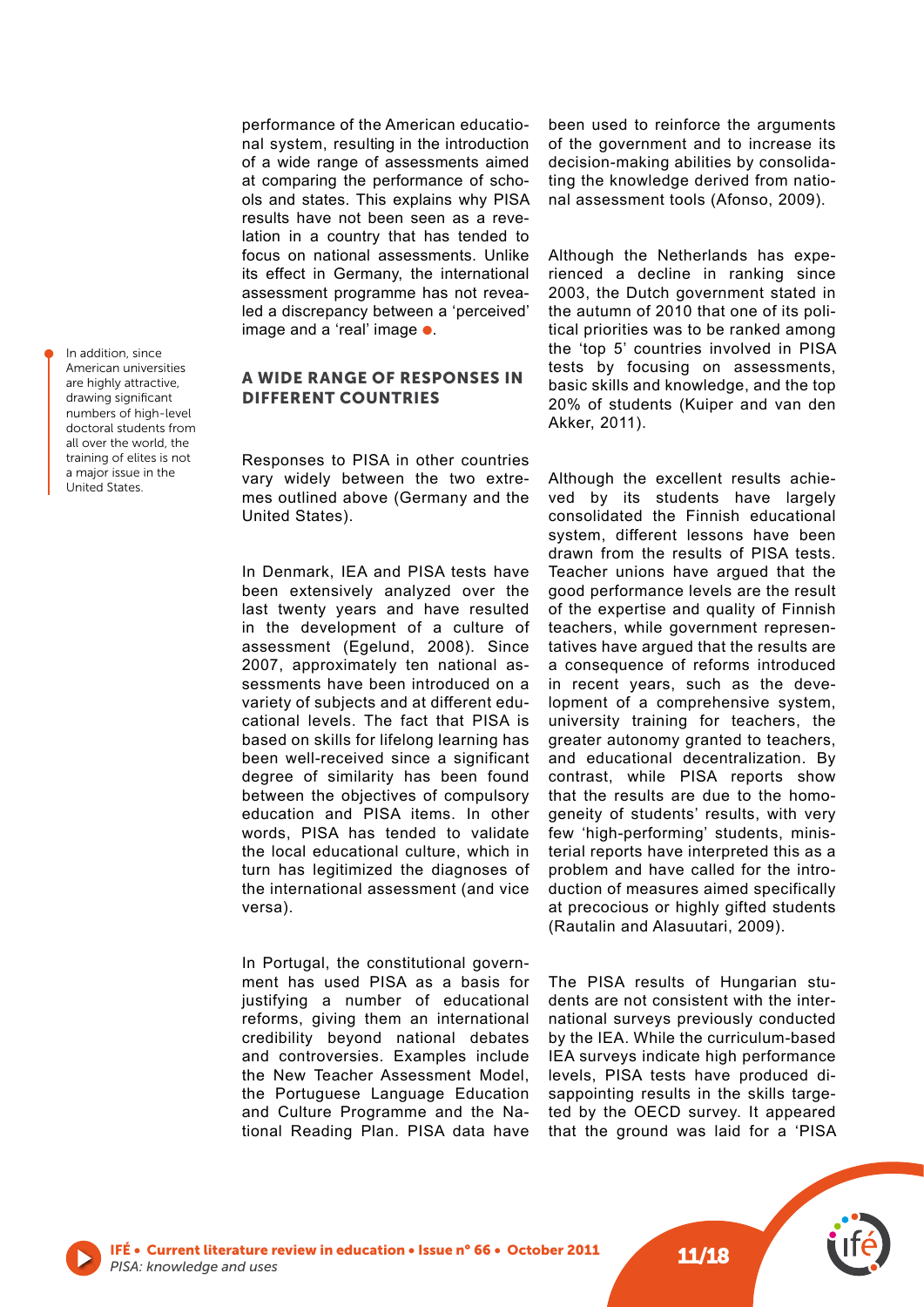shock' similar to the one experienced in Germany. However, although the PISA results have been at the heart of the public debate on education in Hungary, they have not resulted in a political consensus on the lessons that need to be learnt for educational policy-making or in an academic consensus on how to interpret the results (Bajomi, Berényi, Neumann and Vida, 2009). In Romania, PISA has generated very little debate and has had very little impact. Because no major social or political leaders have discussed the results, PISA studies have not emerged as an object of significant public or professional concern (Rostas et al.,  $2009$ ) $\bullet$ .

In the French community of Belgium, there has been widespread media coverage of PISA and intense discussions surrounding PISA in parliament and among public policy-makers. Some research (Mangez, 2009) suggests that the results have largely been used as an additional argument in debates focusing on pre-existing conflicts or in traditional conflicts between different public policy perspectives.

#### A late and limited entry of PISA in the public debate in France

According to Charbonnier (2011)  $\bullet$ . 'while students are often assessed in French education, we are reluctant to have the system assessed'. In France, it is clear that there has been no 'PISA shock' in the sense of a converging and brutal acceptance of the need for a whole range of reforms made necessary by the revelations of PISA studies. Until 2004, the debate surrounding PISA in France was a matter of experts, largely because the French Ministry of Education was careful to anticipate the official release of the results with a view to lessening their impact and channelling the public debate. Ministry experts have insisted on the methodological biases and limitations of PISA tests, a view that has remained largely

unchallenged by teacher unions and other educational actors, providing further evidence of the principled resistance to PISA tests in France.

However, following Sarkozy's election, the government made extensive use of the PISA 2006 results, especially the Education Minister Xavier Darcos. PISA 2006 marked a decisive break in attitudes towards PISA, resulting in a greater use of PISA in political discourse and a significant level of media interest in PISA results. In this sense, a political shift may be said to have resulted in a cognitive shift, and not vice versa (Mons and Pons, 2009).

As a result, the relatively poor results obtained by French students in PISA 2006 and PISA 2009 have been used more frequently to justify or emphasize the need for specific educational measures and reforms. However, it would be wrong to infer that the debate surrounding education now centers on PISA. What can be said is that the good results obtained by students in Finland and in a number of other Northern countries have resulted in frequent references to the educational structures of these countries, either to use them as a model of good practice or to criticize them based on different assessment criteria.  $\bullet$ 

### A key aspect of international soft power ?

OECD surveys have often resulted in meetings between experts, scholars and educational policy-makers keen to analyze the data provided by PISA tests. In this sense, the success of PISA is unprecedented, with the data providing a common reference acting as a bridge between research and policy-making (Barroso and De Carvalho, 2008). As a basis of mediation between research and politics, PISA may be said to have been incorporated in a chain of translation processes between several worlds.

 Nevertheless, starting in 2006, national assessments have been conducted at different educational levels and have served increasingly as regulatory instruments.

l

l

OECD analyst and PISA representative. l

> The case of Finland (where the good results obtained in PISA tests have been interpreted as being indicative of the success of comprehensive inclusive education up to 15) is of particular interest to those keen to challenge the supposed link between comprehensive education and high attainment levels. There has been a recent flurry of polemical writings aimed at deconstructing the 'Finnish model', from academic-style papers (Bulle, 2009) to blogs referring to a fictitious Finnish 'academic' (Taksin Nuoret, untraceable in Finland or in any academic directory), who has developed a theory attributing the good results obtained by Finnish students in PISA tests to the Finnish language.

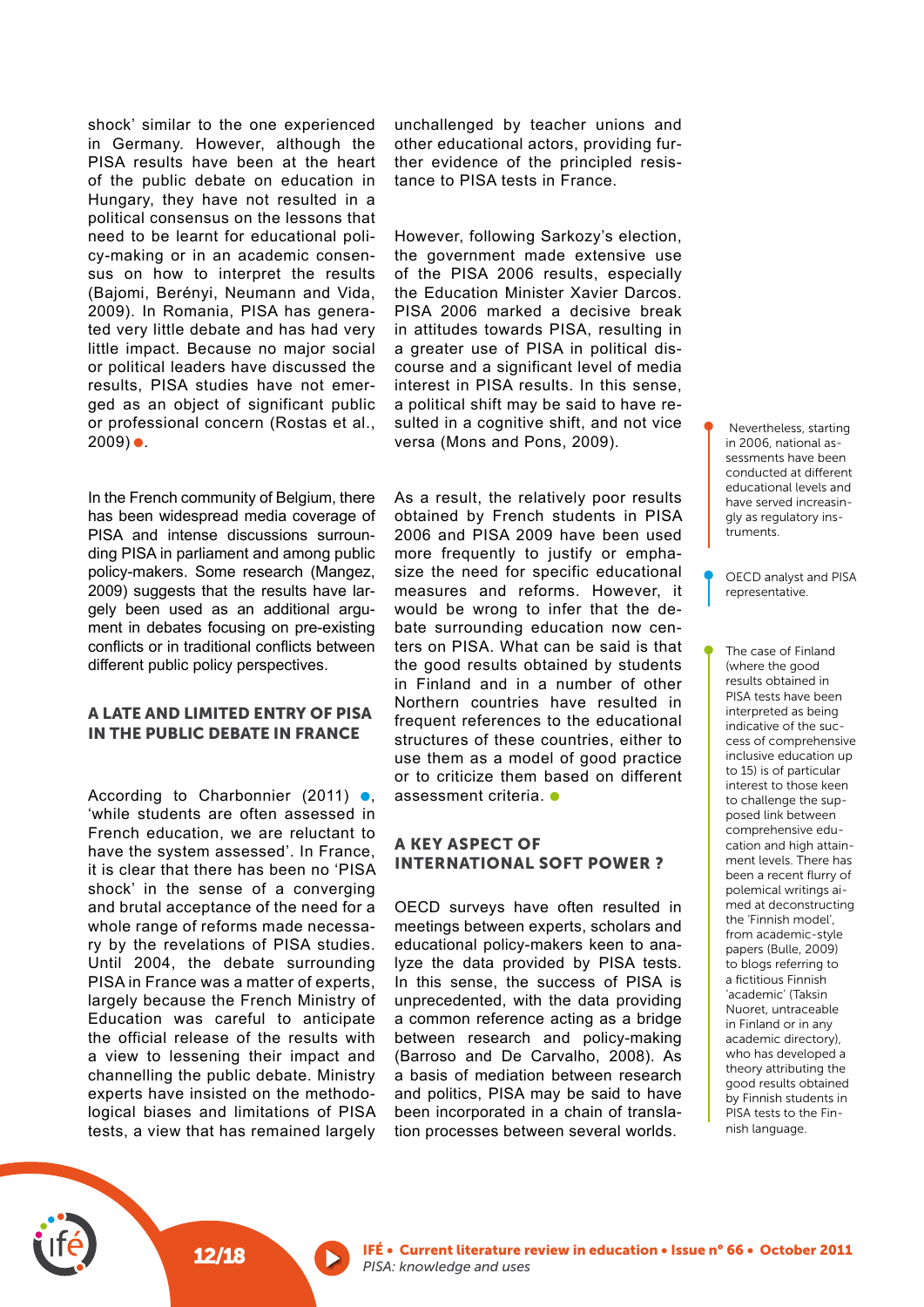The use of PISA by national governments also illustrates the way in which international student assessments are now used as tools for regulating educational policies in the context of what public policy researchers have come to refer to as 'soft regulation', with the OECD operating as a 'third-party evaluator' aiming to assess, rank and compare different educational service providers (i.e. different states). Through PISA, the OECD is thus able to perform an indirect but major role in educational governance. A number of researchers working on 'governance by numbers' have examined PISA as a tool for a new governance of European education (Grek, 2009). Some have argued that through PISA, the OECD has acquired the academic legitimacy to popularize directions in educational policy-making (Mangez, 2009).

This view has generated some concerns over the use of PISA as a benchmarking tool by using its potential for academic legitimacy and justification as a piece of evidence-based education  $\bullet$ . While there have been no calls for a 'universal' educational system in which PISA would serve as the benchmark, there has been much emphasis on the value of comparing the solutions devised by different countries to solve similar problems. A consideration of contextual data (and the use of appropriate context questionnaires) is still required to avoid drawing unfounded conclusions about possible causal links, by attributing the 'good' results obtained by a country to certain characteristics without any further control (Emin, 2008).

Political and educational decision-makers – who are probably the most assiduous readers of PISA reports – are prone to confusing factors, effects and causes. Surveys aimed at identifying causal factors should encourage research projects that use different methods to those used in large-scale quantitative surveys. Research in this

area should include longitudinal studies based on qualitative and quantitative methods (Egelund, 2008). Gustafsson (2008) takes a more optimistic view, acknowledging that while international assessments lend themselves to misinterpretation and abuse, they can also potentially improve educational research by using the high-quality international data generated by international assessments, which improve our understanding of the educational effects of variables both within and outside the educational system<sup>24</sup>.

*Political and educational decision-makers – probably the most assiduous readers of PISA reports – are prone to confusing factors, effects and causes.*

collected data might justify conducting secondary surveys, Rochex (2008) complained that international organizations and governments appear reluctant to promote and fund such investigations out of respect for the autonomy of academic research.

However, while the

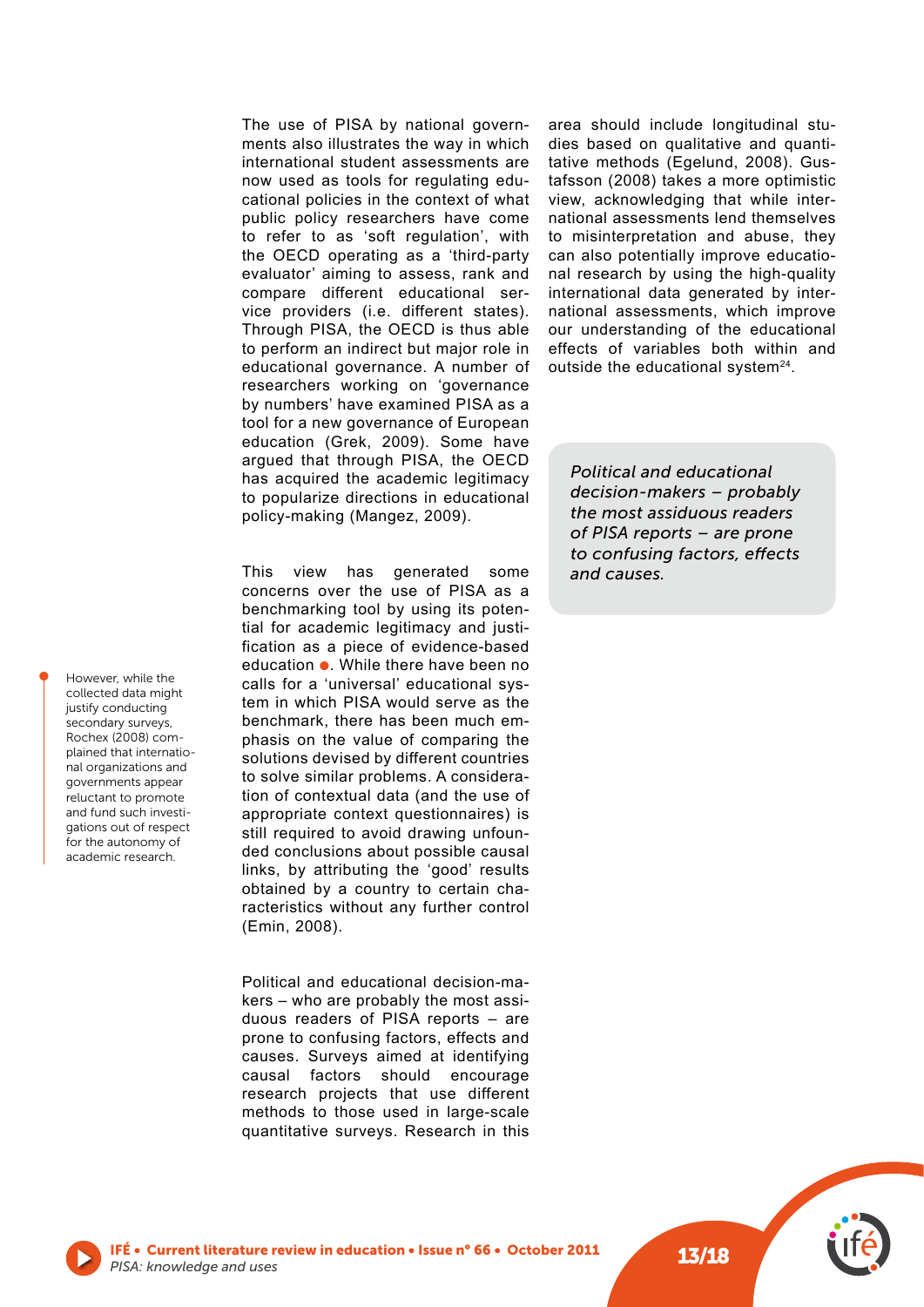# <span id="page-13-0"></span>*References*

- Afonso Natercio & Costa Estela (2009). « The influence of the Programme for International Student Assessment (PISA) on policy decision in Portugal : the education policies of the 17th Portuguese Constitutional Government ». *Sísifo. Educational Sciences Journal*, n° 10, p.53-64.
- Alegre Miquel A. & Ferrer Gerard (2010). « School regimes and education equity : some insights based on PISA 2006 ». *British Educational Research Journal,*  Vol.36, n° 3, p.433-461.
- Barroso João & de Carvalho Luìs M. (2008). « PISA : un instrument de régulation pour relier des mondes ». *Revue française de pédagogie,* n° 164, p.77-80.
- Bautier Élisabeth, Crinon Jacques, Rayou Patrick & Rochex Jean-Yves (2006). *« Performances en littéracie, mode de faire et univers mobilisés par les élèves ; analyses secondaires de l'enquête PISA 2000 ». Revue française de pédagogie,* n° 157, p.85-101.
- Bieber Tonia & Martens Kerstin (2011). « The OECD PISA Study as a Soft Power in Education ? Lessons from Switzerland and the US ». *European Journal of Education,* Vol.46, n° 1, p.101-116.
- Bodin Antoine (2009). « L'étude PISA pour les mathématiques. Résultats français et réactions. ». *Gazette des mathématiciens, n° 120, p.53-67.*
- Bohl Thorsten (2004). « Empirische Unterrichtsforschung und Allgemeine Didaktik. Ein prekäres Spannungsverhältnis und Konsequenzen im Kontext der PISA-Studie. » *Die deutsche Schule, Vol.96, n° 4, p.414- 425.*
- Bottani Norbert & Vrignaud Pierre (2005). La France *et les évaluations internationales. Paris : Ministère de l'Éducation nationale.*
- Bulle Nathalie (2010). « L'imaginaire réformateur. PISA *et les politiques de l'École ». Le Débat*, n°159, marsavril, p.95-109.
- • Charbonnier Éric (2011). *« En France, le baccalauréat est perçu comme plus important qu'une licence ».* Le Monde, 15 juin 2011.
- Coppens Nicolas, Bourny Ginette & Cavayé Bertrand (2007). *« PISA : Une enquête internationale pour évaluer la culture scientifique des élèves de quinze ans. ».*  udppc.asso.fr, p.1-10.
- Crahay Marcel & Monseur Christian (2008). « Compo*sition académique et sociale des établissements, efficacité et inégalités scolaires : une comparaison internationale ». Revue française de pédagogie,* n° 164, p.55-65*.*
- • Demeuse Marc & Baye Ariane (2008). *« Indicateurs d'équité éducative. Une analyse de la ségrégation académique et sociale dans les pays européens ». Revue française de pédagogie,* n° 165, p.91-103.
- Doyle Ann (2008). « Educational performance or edu*cational inequality : what can we learn from PISA about France and England ? »*. *Compare,* Vol.38, n° 2, p.205- 217.
- Duru-Bellat Marie, Mons Nathalie & Bydanova Elizaveta (2008). « Cohésion scolaire et politiques éducatives ». *Revue française de pédagogie,* n° 164, p.37.
- Duru-Bellat Marie, Mons Nathalie & Suchaut Bruno (2004). *« Organisation scolaire et inégalités sociales de performances : les enseignements de l'enquête PISA ». Éducation et formations,* n° 70, p.123-131.
- Egelund Niels (2008). « The value of international com*parative studies of achievement - a Danish perspective ». Assessment in Education : Principles, Policy & Practice,* Vol.15, n° 3, p.245-251.
- Emin Jean-Claude (2008). « Que fait-on des évalua*tions internationales dans le système éducatif français ? » In Évaluer pour former. Outils, dispositifs et acteurs. Gilles Baillat, Jean-Marie De Ketele, Léopold Paquay & Claude Thélot (dir.). Bruxelles : De Boeck.*
- Ertl Hubert (2006). *« Educational standards and the changing discourse on education : the reception and consequences of the PISA study in Germany ». Oxford Review of Education,* Vol.32, n° 5, p.619-634.
- Rostás Zoltán, Kósa István, Bodó Julianna, Kiss Adél & Fejes Ildikó (2009). *Use and Circulation of PISA in a Romanian context*, KNOWandPOL Report.
- • Felouzis, Georges (2009). *« Systèmes éducatifs et inégalités scolaires : une perspective internationale »*. *Sociologies*.

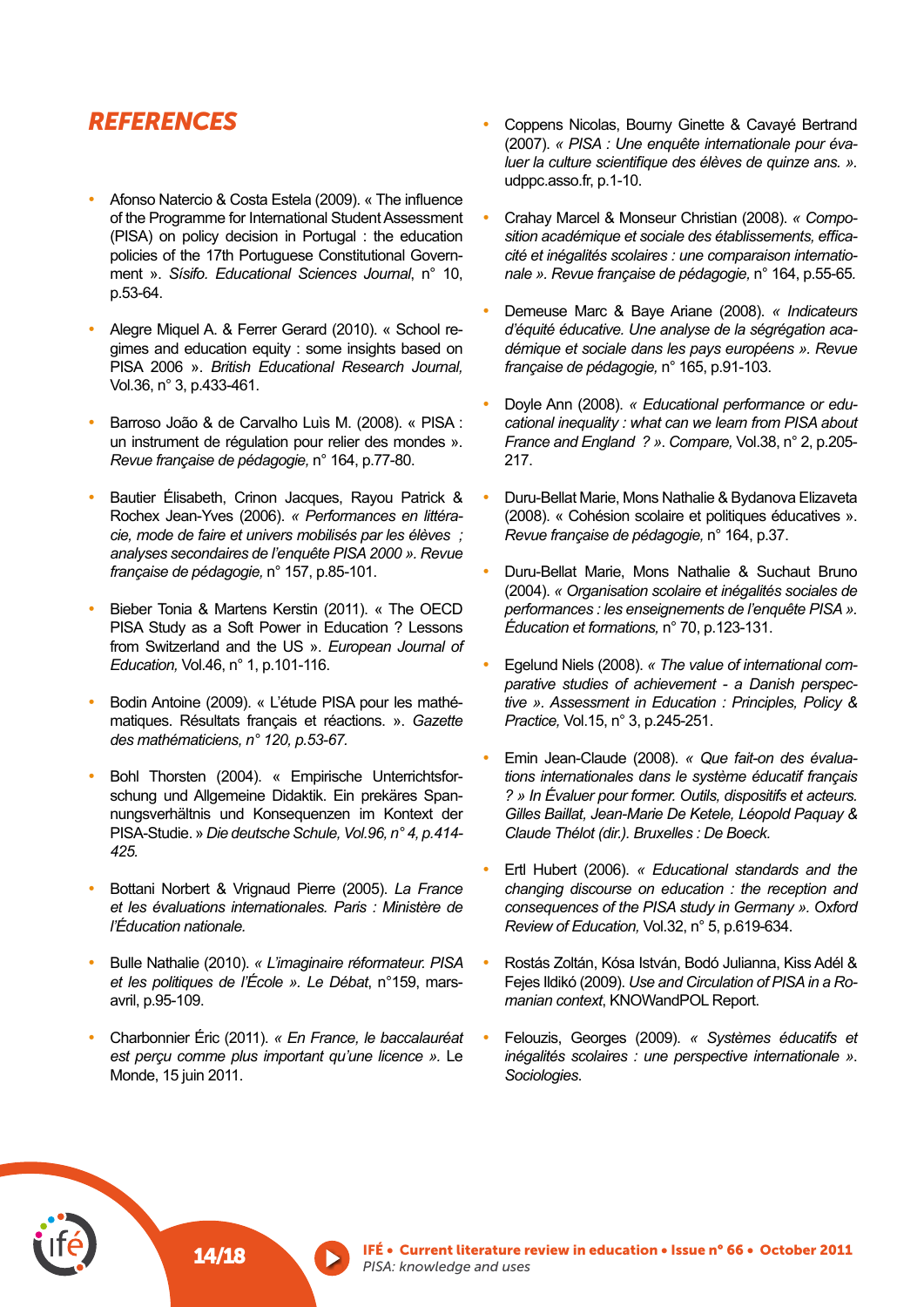- Felouzis Georges (2009). « Cooptation, concurrence ou*verte et marchés : Analyse de trois modes de construction des inégalités scolaires » Colloque* « *Penser les marchés scolaires ». Genève : mars 2009.*
- • Forestier Christian (2007). *« Égalité ou compétition ? L'impact des comparaisons internationales ». Pouvoirs,*  Vol.3, n° 122, p.109-123.
- Goldstein Harvey (2008). « Comment peut-on utiliser *les études comparatives internationales pour doter les politiques éducatives d'informations fiables ? ».* Revue française de pédagogie, n° 164, p.69-76.
- Green Andy (2008). « Le modèle de l'école unique, *l'égalité et la chouette de Minerve ». Revue française de pédagogie*, n° 164, p.15-26.
- Greger David (2008). « Lorsque PISA importe peu. Le *cas de la République tchèque et de l'Allemagne ». Revue française de pédagogie,* n° 164, p.91-98.
- Grek Sotiria (2009). « Governing by numbers : the PISA ‹effect› in Europe ». *Journal of Education Policy,* Vol.24, n° 1, p.23-37.
- • Grenet, Jean (2008). *« PISA: une enquête bancale ? » La vie des idées*.
- Gustafsson Jan-Eric (2008). « Effects of International *Comparative Studies on Educational Quality on the Quality of Educational Research »*. *European Educational Research Journal,* Vol.7, n° 1, p.1-1.
- Haarh, Jens H., et al. (2005). *Explaining student performance : evidence from the international PISA, TIMSS and PIRLS surveys.* Copenhague : Danish Technological Institute.
- Haut Conseil de l'Éducation (2011). Les indicateurs rela*tifs aux acquis des élèves. Paris : Ministère de l'Éducation nationale.*
- Hugonnier Bernard (2008). « Les acquis des adoles*cents. PISA : une évaluation internationale des acquis des élèves ». Futuribles Futuribles,* n° 344, p.47-62.
- • Hvistendahl Rita & Roe Astrid (2004). *« The literacy achievement of Norwegian minority students ». Scandinavian Journal of Educational Research,* Vol.48, n° 3, p.307-324.
- Johannesson Ingolfur A., Lingard Bob & Mills Martin (2009). *« Possibilities in the Boy Turn ? Comparative Lessons from Australia and Iceland ». Scandinavian Journal of Educational Research,* Vol.53, n° 4, p.309- 329.
- Kieffer A. (2007). « Les comparaisons statistiques des *systemes educatifs en Europe : pour un usage raisonne des categories indigenes ». Revue internationale de politique comparée.,* Vol.14, n° 3, p.425-436.
- • Kjærnsli Marit & Lie Svein (2004). *« PISA and scientific literacy : similarities and differences between the nordic countries ». Scandinavian Journal of Educational Research,* Vol.48, n° 3, p.271-286.
- Klieme, Eckhard (2004). Le développement de stan*dards nationaux de formation : Une expertise.Ministère fédéral de l'Education et de la Recherche (BMBF).*
- Kuiper Wilmad & van den Akker Jan (2011). « A curricu*lar analysis of PISA outcomes and trends 2003-2009 : the Netherlands case »*. Berlin : ECER 2011.
- Le Hebel Florence, Montpied Pascale & Tiberghien Andrée (2009). *« Interpreting French students difficulties in PISA science evaluation. ». PISA research conference*.
- Leino Kaisa, Linnakyla Pirjo & Malin Antero (2004). *« Finnish students› multiliteracy profiles ». Scandinavian Journal of Educational Research,* Vol.48, n° 3, p.251- 270.
- Linnakyla Pirio & Malin Antero (2008). « Finnish Stu*dents› School Engagement Profiles in the Light of PISA 2003 ». Scandinavian Journal of Educational Research,*  Vol.52, n° 6, p.583-602.
- Linnakyla Pirjo, Malin Antero & Taube Karin (2004). *« Factors behind low reading literacy achievement ». Scandinavian Journal of Educational Research,* Vol.48, n° 3, p.231-249.
- Mangez Eric (2009). « The status of PISA in the rela*tionship between civil society and the educational sector in French -speaking Belgium ». SiSIFO, Educational Sciences Journal,* n° 10, p.15-26.
- Martens, Kerstin & Niemann, Dennis (2010). Gover*nance by comparison : How ratings & rankings impact national policy-making in education.* Bremen : Univ., Sonderforschungsbereich 597 Staatlichkeit im Wandel.



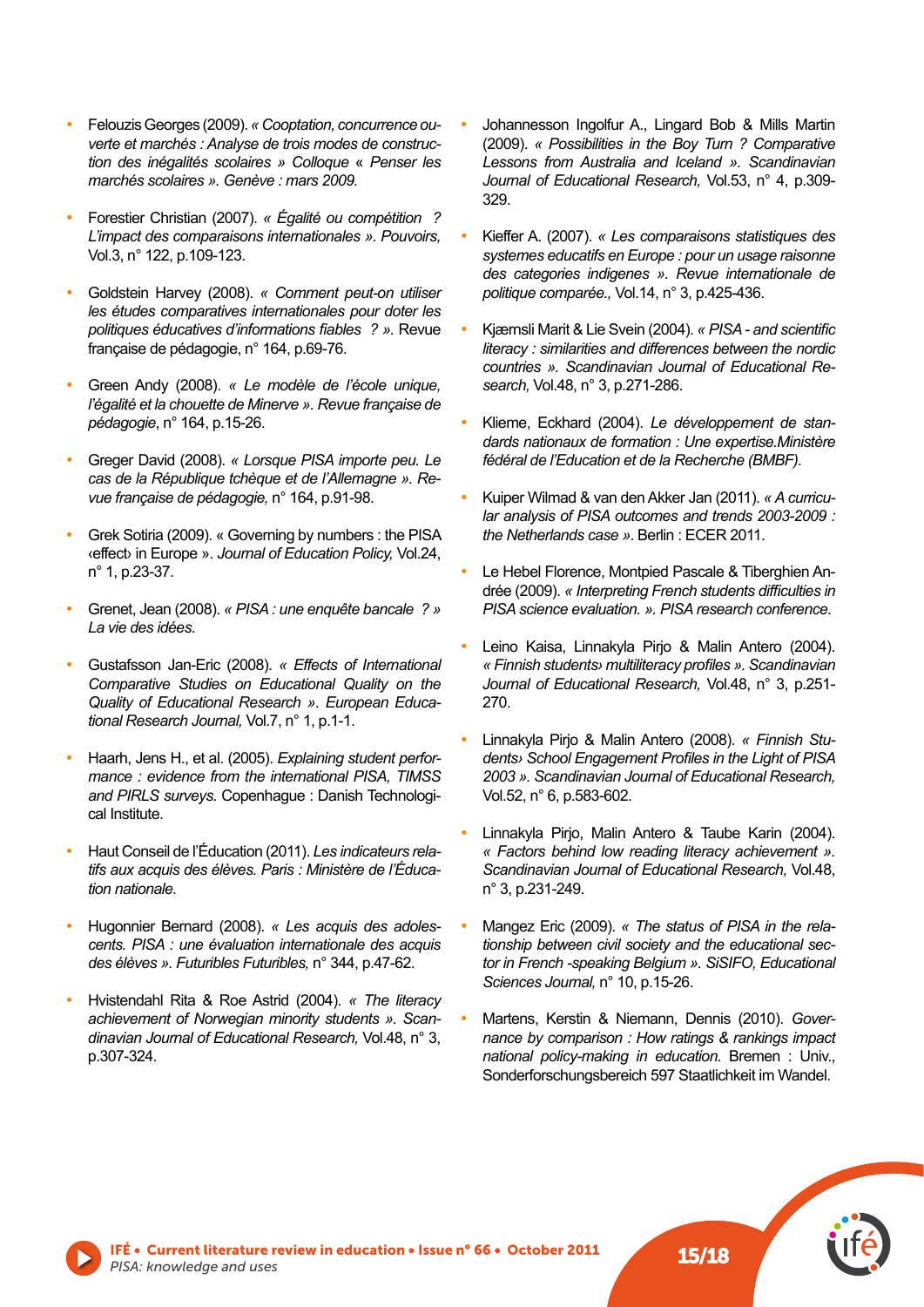- • Meuret Denis & Morlaix Sophie (2006). *« Origine sociale et performances scolaires ». Revue française de sociologie,* Vol.47, n° 1, p.49-79.
- Mons Nathalie (2008). « Evaluation des politiques édu*catives et comparaisons internationales : introduction ». Revue française de pédagogie,* n° 164, p.5-13.
- Mons Nathalie (2007). Les nouvelles politiques édu*catives : La France fait-elle les bons choix ? Paris : Presses universitaires de France.*
- Mons Nathalie, Duru-Bellat Marie & Bydanova Elisaveta (2008). *« Cohésion scolaire et politiques éducatives ». Revue française de pédagogie,* n° 164, p.37-54.
- Mons, Nathalie & Pons, Xavier (2009). La réception de *PISA en France. Connaissances et régulation du système éducatif. KNOWandPOL Report.*
- Moreau Jean, Nidegger Christian & Soussi Anne (2006). *« Définition des compétences, choix méthodologiques et retombées sur la politique scolaire en Suisse ». Revue française de pédagogie,* n° 157, p.43-53.
- • Olsen Rolph V. & Lie Svein (2006). *« Les évaluations internationales et la recherche en éducation : principaux objectifs et perspectives ». Revue française de pédagogie,* n° 157, p.11-26.
- Prenzel Manfred & Zimmer Karin (2006). « Études com*plémentaires de PISA 2003 en Allemagne : principaux résultats et enseignements ». Revue française de pédagogie,* n° 157, p.55-70.
- Prais Sig. J.(2003). « Cautions on OECD<sup>></sup>S Recent Edu*cational Survey (PISA) ». Oxford Review of Education*, Vol.29, n° 2, p.139-163.
- • Rautalin Marjaana & Alasuutari Pertti (2009). *« The uses of the national PISA results by Finnish officials in central government ». Journal of Education Policy,* Vol.24, n° 5, p.539-556.
- Rémond Martine (2007). « Que nous apprend PIRLS *sur la compréhension des élèves français de 10 ans ? ». Repères,* n° 35, p.53-72.
- • Rémond Martine (2006). *« Éclairage des évolutions internationales PIRLS et PISA sur les élèves français ». Revue française de pédagogie,* n° 157, p.71-84.
- Rey, Olivier. 2010. *The use of external assessments and the impact on education systems. In Beyond Lisbon 2010 : Perspectives from Research and Development for Education Policy in Europe*, edited by Sheila M. Stoney. Slough : NFER.
- • Ringarp Johanna (2010). *« Is the Grass always Greener ? The Effect of the PISA Results on Education Debates in Sweden and Germany ». Educational Research,*  Vol.9, n° 3, p.422-430.
- Rochex Jean-Yves (2008). « PISA et les enquêtes in*ternationales. Enjeux scientifiques, enjeux politiques ». Revue française de pédagogie,* n° 164, p.81-85.
- Rochex Jean-Yves (2006). « Chapter 5 : Social, Metho*dological, and Theoretical Issues Regarding Assessment : Lessons From a Secondary Analysis of PISA 2000 Literacy Tests »*. *Review of Research in Education,*  Vol.30, n° 1, p.163-212.
- Rochex Jean-Yves (2006). « PISA : analyses secon*daires, questions et débats théoriques et méthodologiques »*. *Revue française de pédagogie,* n° 157, p.5-9.
- Rostas, Zoltan, et al. (2009). *Use and Circulation of PISA in a Romanian Context*. Knowledge and Policy Network.
- Schleicher Andreas (2007). « Can competencies as*sessed by PISA be considered the fundamental school knowledge 15-year-olds should possess ? ». Journal of Educational Change,* Vol.8, n° 4, p.349-357.
- Tiberghien, Andrée. 2009. *The Importance of Aligning Teaching and Assessment. In PISA science 2006*, edited by Rodger W. Bybee and Barry McCrae. Arlington : NSTA Press.
- Tymms Peter(2004). « Are standards rising in English *primary schools ? ». British Educational Research Journal*, Vol.30, n° 4, p.477-494.
- • Vrignaud Pierre (2006). *« La mesure de la littéracie dans PISA : la méthodologie est la réponse, mais quelle était la question ? »*. *Revue française de pédagogie,* n° 157, p.27-41.
- Waldow Florian, Tillmann Klaus-jurgen, Dedering Kathrin & Kneuper Daniel (2009). *« What PISA Did and Did Not Do : Germany after the "PISA-shock" ». Educational Research,* Vol.8, n° 3, p.476-483.
- Wiliam Dylan (2008). « International comparisons and sensitivity to instruction ». *Assessment in Education : Principles, Policy & Practice,* Vol.15, n° 3, p.253-257.

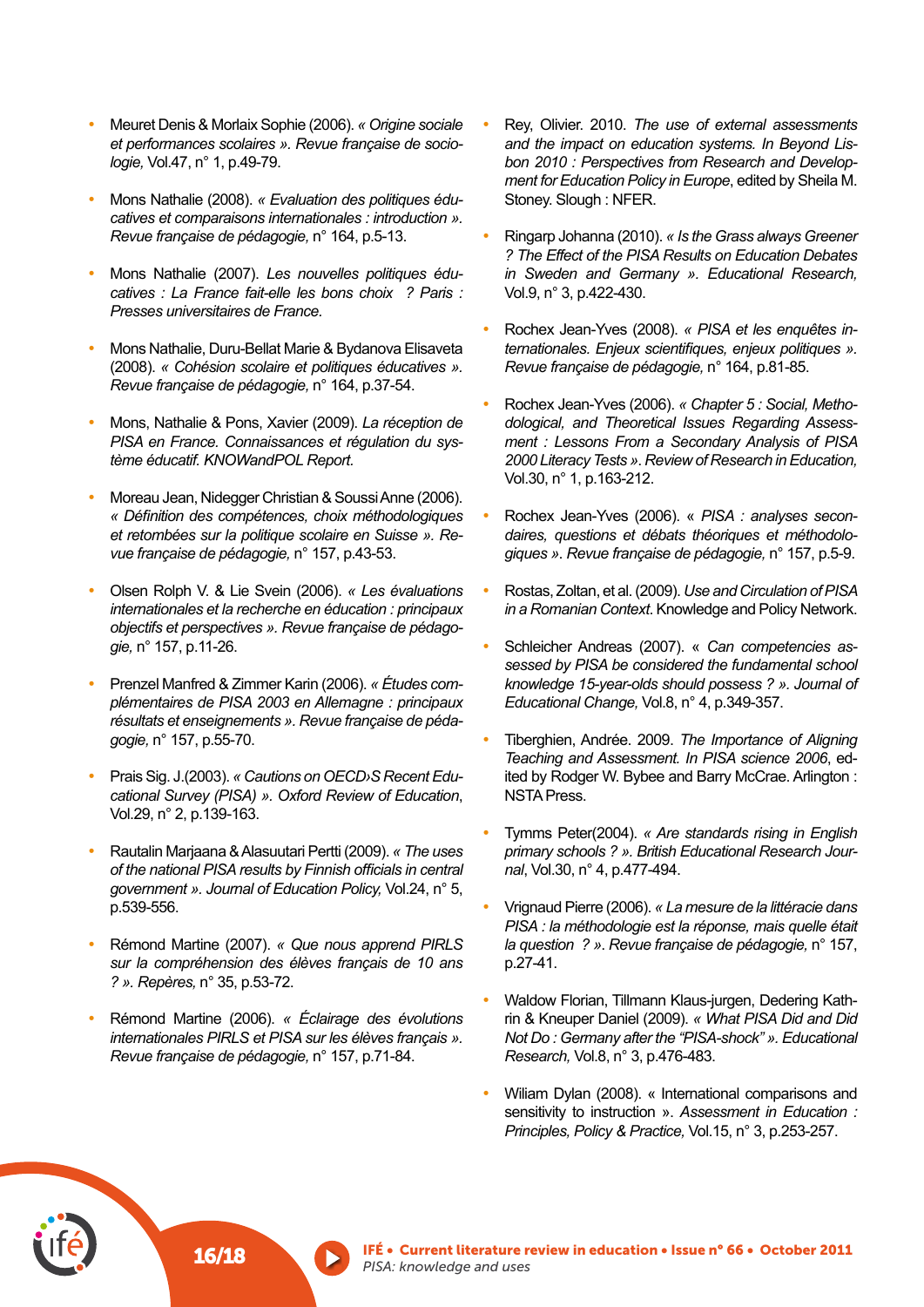